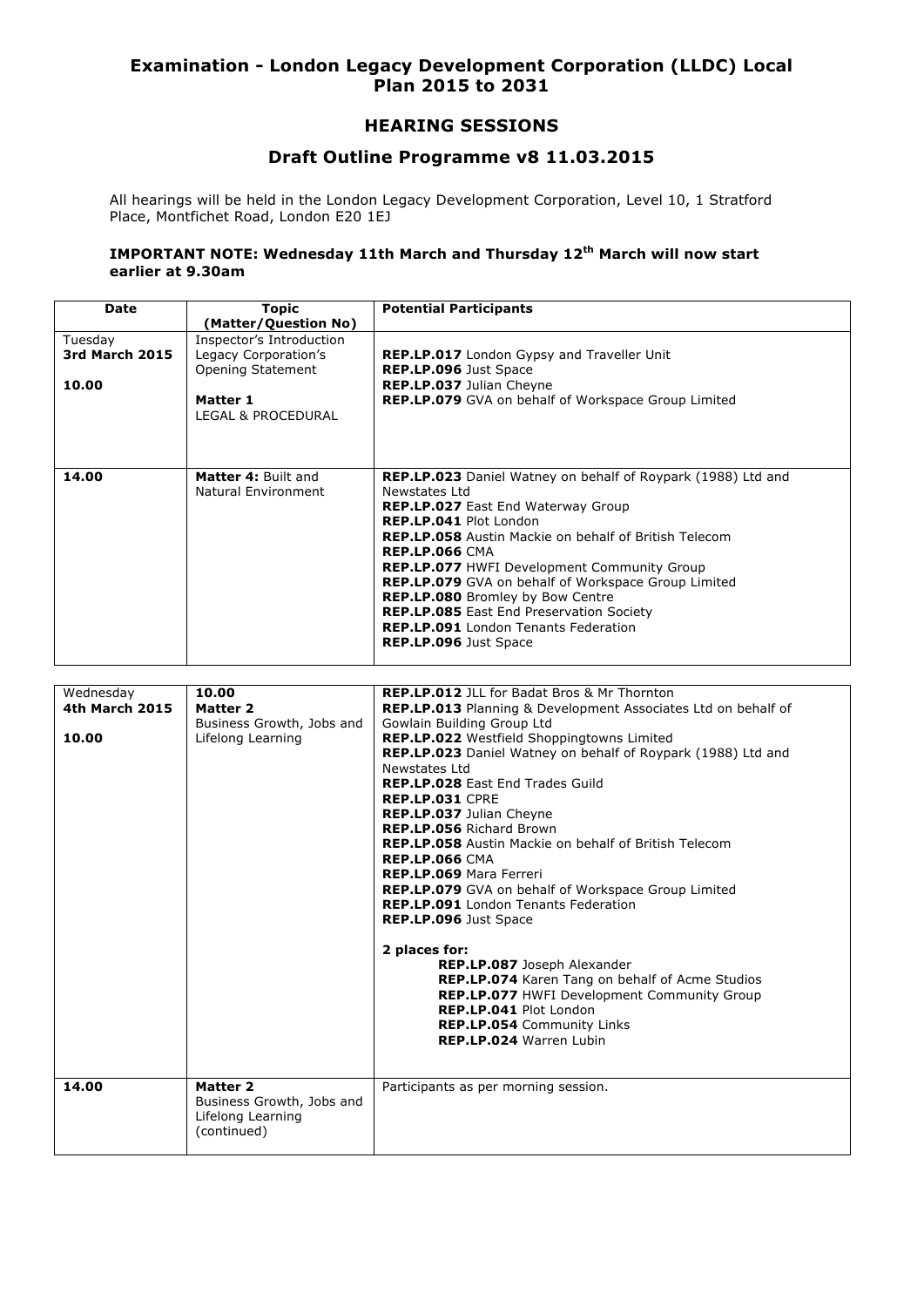### **Examination – LLDC Local Plan 2015 to 2031 Draft Outline Programme**

| Date           | Topic                    | <b>Potential Participants</b>                                       |
|----------------|--------------------------|---------------------------------------------------------------------|
|                | (Matter/Question No)     |                                                                     |
|                |                          |                                                                     |
| Thursday       | 10.00                    | <b>REP.LP.008</b> LB Newham                                         |
| 5th March 2015 | <b>Matter 3: Housing</b> | <b>REP.LP.012</b> JLL for Badat Bros & Mr Thornton                  |
| 10.00          |                          | <b>REP.LP.016</b> Jennifer Maughan                                  |
|                |                          | <b>REP.LP.017</b> London Gypsy Traveller Unit                       |
|                |                          | <b>REP.LP.018 Marian Mahoney</b>                                    |
|                |                          | <b>REP.LP.019 Tracie Giles</b>                                      |
|                |                          | <b>REP.LP.033</b> Quod on behalf of QDD Athletes Village UK Limited |
|                |                          | <b>REP.LP.036 LB Tower Hamlets</b>                                  |
|                |                          | REP.LP.037 Julian Cheyne                                            |
|                |                          | <b>REP.LP.051</b> Newham Union of Tenants                           |
|                |                          | <b>REP.LP.053</b> DP9 for The Collective                            |
|                |                          | <b>REP.LP.079</b> GVA on behalf of Workspace Group Limited          |
|                |                          | REP.LP.087 Joseph Alexander                                         |
|                |                          | 2 place for:                                                        |
|                |                          | <b>REP.LP.015</b> Manoranjitham Saravanamuthu                       |
|                |                          | <b>REP.LP.074</b> Karen Tang on behalf of Acme Studios              |
|                |                          | <b>REP.LP.091</b> London Tenants Federation                         |
|                |                          | <b>REP.LP.096 Just Space</b>                                        |
|                |                          | <b>REP.LP.145</b> Tee Fabikun                                       |
|                |                          |                                                                     |

| 14.00                                     | Matter 3: Housing<br>(continued)                                                                                                                                                                                                                        | Participants as per morning session.                                                                                                                                                                                                                                                                                                                                                                                                                                                                                                                             |
|-------------------------------------------|---------------------------------------------------------------------------------------------------------------------------------------------------------------------------------------------------------------------------------------------------------|------------------------------------------------------------------------------------------------------------------------------------------------------------------------------------------------------------------------------------------------------------------------------------------------------------------------------------------------------------------------------------------------------------------------------------------------------------------------------------------------------------------------------------------------------------------|
| Tuesday<br>10th March<br>2015<br>10.00    | <b>Matter 5: Infrastructure</b><br>including transport,<br>environment and<br>sustainability (Matter 6)                                                                                                                                                 | <b>REP.LP.036 LB Tower Hamlets</b><br>REP.LP.051 Victor Adegbuyi, Newham Union of Tenants<br>REP.LP.073 Canal and River Trust<br><b>REP.LP.075</b> North London Waste Plan Boroughs<br>REP.LP.077 HWFI Development Community Group<br>REP.LP.079 GVA on behalf of Workspace Group Limited<br>REP.LP.080 Bromley by Bow Centre<br>REP.LP.091 London Tenants Federation<br>REP.LP.096 Just Space                                                                                                                                                                   |
| 14.00                                     | <b>Matter 5: Infrastructure</b><br>including transport,<br>environment and<br>sustainability (Matter 6)<br>(continued)                                                                                                                                  | Participants as per morning session.                                                                                                                                                                                                                                                                                                                                                                                                                                                                                                                             |
| Wednesday<br>11th March<br>2015<br>9.30am | Matter 7: Sub-Area<br>Policies: matters relating<br>to all sub-areas. (Timings<br>of each Sub-area will be<br>confirmed after 13th<br>February 2015 statement<br>deadline)<br>**Matter 7: Agenda<br>item on Policy BN10 will<br>be added to this day.** | General<br><b>REP.LP.012</b> JLL for Badat Bros & Mr Thornton<br>REP.LP.023 Daniel Watney on behalf of Roypark (1988) Ltd and<br>Newstates Ltd<br>REP.LP.024 Warren Lubin<br>REP.LP.034 & 035 Barton Wilmore on behalf of Bashir and Gallagher<br><b>REP.LP.066 Mr Tim Gaskell</b><br><b>REP.LP.074 Acme Studios</b><br>REP.LP.079 GVA on behalf of Workspace Group Limited<br><b>REP.LP.086 UCL</b><br>REP.LP.087 Joseph Alexander<br>REP.LP.091 London Tenants Federation<br>REP.LP.096 Just Space<br>REP.LP.111 Janiz Murray<br><b>REP.LP.145</b> Tee Fabikun |
|                                           | Sub Area 1 Hackney Wick<br>and Fish Island                                                                                                                                                                                                              | Sub Area 1<br>REP.LP.023 Daniel Watney on behalf of Roypark (1988) Ltd and<br>Newstates Ltd<br>REP.LP.027 East End Waterway Group<br>REP.LP.044 GLIAS<br><b>REP.LP.056 Richard Brown</b><br><b>REP.LP.058</b> Austin Mackie on behalf of British Telecom<br>REP.LP.064 Quod on behalf of London and Quadrant (L&Q)<br><b>REP.LP.066 CMA</b><br>REP.LP.096 Just Space                                                                                                                                                                                             |